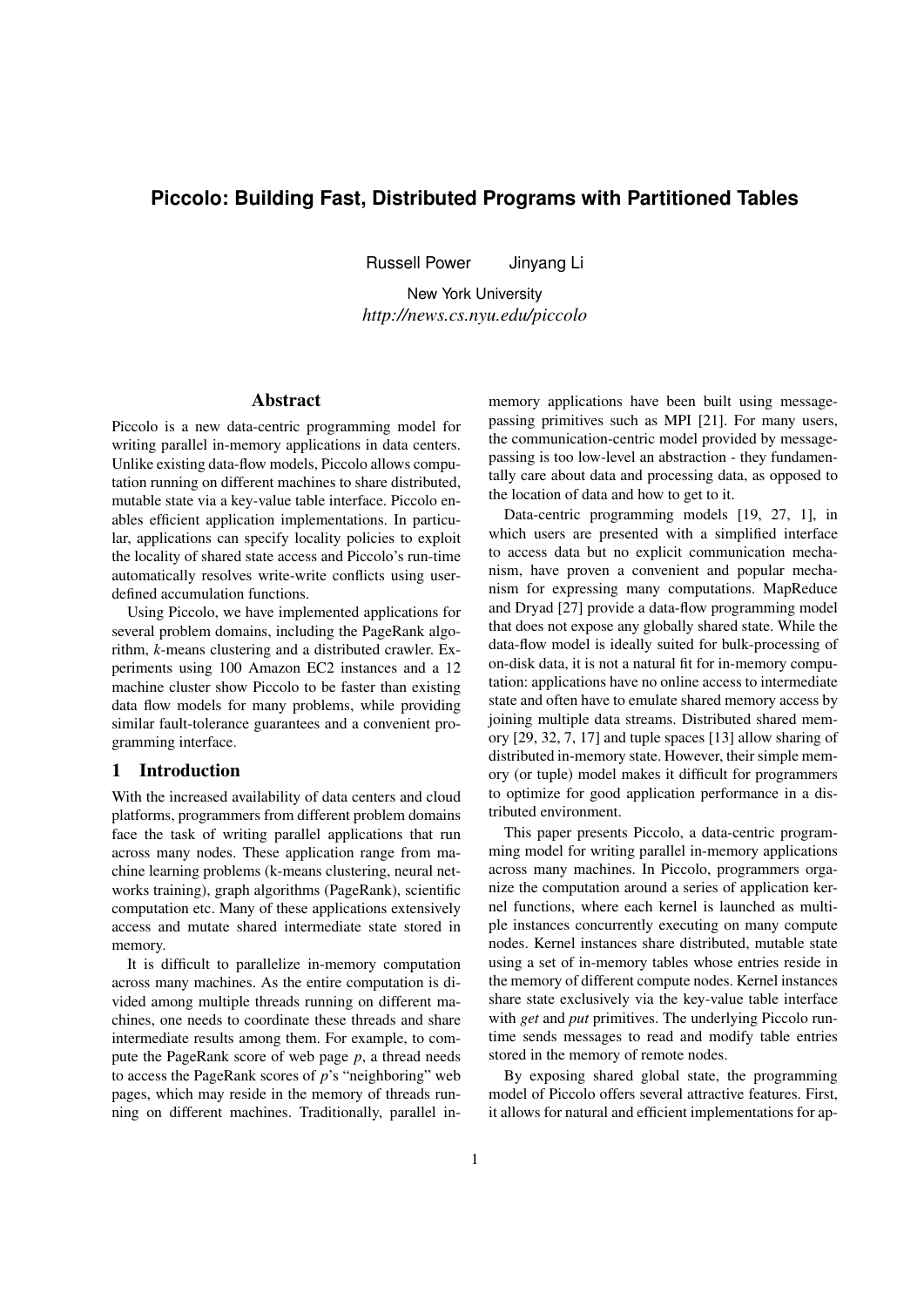plications that require sharing of intermediate state such as k-means computation, n-body simulation, PageRank calculation etc. Second, Piccolo enables online applications that require immediate access to modified shared state. For example, a distributed crawler can learn of newly discovered pages quickly as a result of state updates done by ongoing web crawls.

Piccolo borrows ideas from existing data-centric systems to enable efficient application implementations. Piccolo enforces atomic operations on individual keyvalue pairs and uses user-defined accumulation functions to automatically combine concurrent updates on the same key (similar to reduce functions in MapReduce [19]). The combination of these two techniques eliminates the need for fine-grained application-level synchronization for most applications. Piccolo allows applications to exploit locality of access to shared state. Users control how table entries are partitioned across machines by defining a partitioning function [19]. Based on users' locality policies, the underlying run-time can schedule a kernel instance where its needed table partitions are stored, thereby reducing expensive remote table access.

We have built a run-time system consisting of one master (for coordination) and several worker processes (for storing in-memory table partitions and executing kernels). The run-time uses a simple work stealing heuristic to dynamically balance the load of kernel execution among workers. Piccolo provides a global checkpoint/restore mechanism to recover from machine failures. The run-time uses the Chandy-Lamport snapshot algorithm [15] to periodically generate a consistent snapshots of the execution state without pausing active computations. Upon machine failure, Piccolo recovers by restarting the computation from its latest snapshot state.

Experiments have shown that Piccolo is fast and provides excellent scaling for many applications. The performance of PageRank and *k*-means on Piccolo is 11*×* and 4*×* faster than that of Hadoop. Computing a PageRank iteration for a 1 billion-page web graph takes only 70 seconds on 100 EC2 instances. Our distributed web crawler can easily saturate a 100 Mbps internet uplink when running on 12 machines.

The rest of the paper is organized as follows. Section 2 provides a description of the Piccolo programming model, followed by the design of Piccolo's runtime (Section 3). We describe the set of applications we constructed using Piccolo in Section 4. Section 5 discusses our prototype implementation. We show Piccolo's performance evaluation in Section 6 and present related work in Section 7.

## 2 Programming Model

Piccolo's programming environment is exposed as a library to existing languages (our current implementation supports C++ and Python) and requires no change to underlying OS or compiler. This section describes the programming model in terms of how to structure application programs (§2.1), share intermediate state via key/value tables  $(\S2.2)$ , optimize for locality of access  $(\S2.3)$ , and recover from failures(§2.4). We conclude this section by showing how to implement the PageRank algorithm on top of Piccolo (§2.5).

#### 2.1 Program structure

Application programs written for Piccolo consist of *control* functions which are executed on a single machine, and *kernel* functions which are executed concurrently on many machines. Control functions create shared tables, launch multiple instances of a kernel function, and perform global synchronization. Kernel functions consist of sequential code which read from and write to tables to share state among concurrently executing kernel instances. By default, control functions execute in a single thread and a single thread is created for executing each kernel instance. However, the programmer is free to create additional application threads in control or kernel functions as needed.

Kernel invocation: The programmer uses the Run function to launch a specified number (*m*) of kernel instances executing the desired kernel function on different machines. Each kernel instance has an identifier 0*···m−*1 which can be retrieved using the my instance function.

Kernel synchronization: The programmer invokes a global barrier from within a control function to wait for the completion of all previously launched kernels. Currently, Piccolo does not support pair-wise synchronization among concurrent kernel instances. We found that global barriers are sufficient because Piccolo's shared table interface makes most fine-grained locking operations unnecessary. This overall application structure, where control functions launch kernels across one or more global barriers, is reminiscent of the CUDA model [36] which also explicitly eschews support for pair-wise thread synchronization.

#### 2.2 Table interface and semantics

Concurrent kernel instances share intermediate state across machine through key-value based in-memory tables. Table entries are spread across all nodes and each key-value pair resides in the memory of a single node. Each table is associated with explicit key and value types which can be arbitrary user-declared serializable types. As Figure 1 shows, the key-value interface provides a uniform access model whether the underlying table en-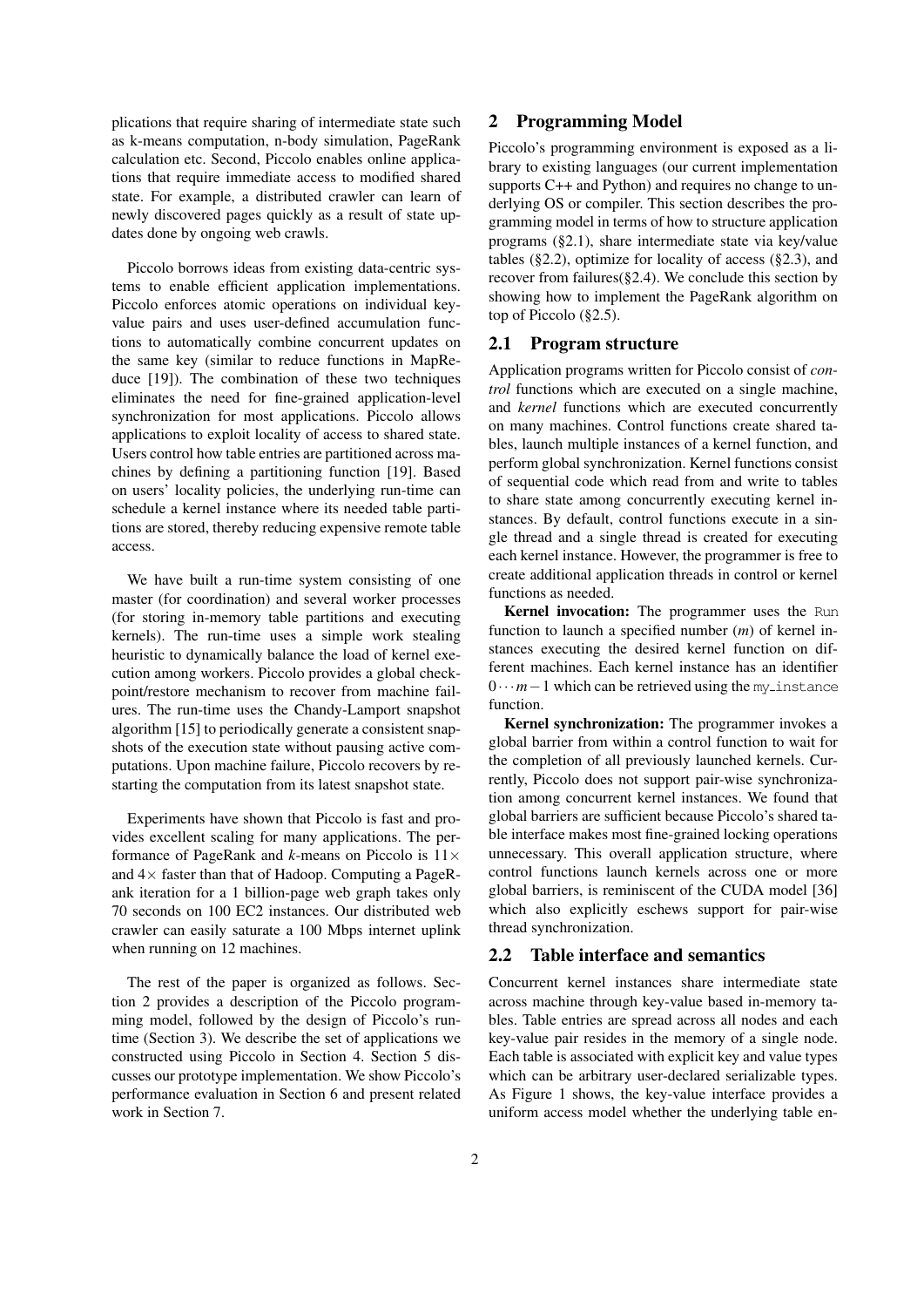```
Table<Key, Value>:
  clear ()
  contains (Key)
  get ( Key )
  put (Key, Value)
  # updates the existing entry via
  # user-defined accumulation.
  update (Key , Value )
  # Commit any buffered updates/puts
  flush ()
  # Return an iterator on a table partition
  get_iterator ( Partition )
```


try is stored locally or on another machine. The table APIs include standard operations such as get, put as well as Piccolo-specific functions like update, flush, get iterator. Only control functions can create tables; both control and kernel functions can invoke any table operation.

User-defined accumulation: Multiple kernel instances can issue concurrent updates to the same key. To resolve such write-write conflict, the programmer can associate a user-defined accumulation function with each table. Piccolo executes the accumulator during run-time to combine concurrent updates on the same key. If the programmer expects results to be independent from the ordering of updates, the accumulator must be a commutative and associative function [52].

Piccolo provides a set of standard accumulators such as summation, multiplication and min/max. To define an accumulator, the user specifies four functions: Initialize to initialize an accumulator for a newly created key, Accumulate to incorporate the effect of a single update operation, Merge to combine the contents of multiple accumulators on the same key, and View to return the current accumulator state reflecting all updates accumulated so far. Accumulator functions have no access to global state except for the corresponding table entry being updated.

User-controlled Table Partitioning: Piccolo uses a user-specified *partition function* [19] to divide the keyspace into partitions. Table partitioning is a key primitive for expressing user programs' locality preferences. The programmer specifies the number of partitions (*p*) when creating a table. The *p* partitions of a table are named with integers 0*...p−*1. Kernel functions can scan all entries in a given table partition using the get\_iterator function (see Figure 1).

Piccolo does not reveal to the programmer which node stores a table partition, but guarantees that all table entries in a given partition are stored on the same machine. Although the run-time aims to have a load-balanced assignment of table partitions to machines, it is the programmer's responsibility to ensure that the largest table partition fits in the available memory of a single machine. This can usually be achieved by specifying a the number of partitions to be much larger than the number of machines.

Table Semantics: All table operations involving a single key-value pair are atomic from the application's perspective. Write operations (e.g. update, put) destined for another machine can be buffered to avoid blocking kernel execution. In the face of buffered remote writes, Piccolo provides the following guarantees:

- All operations issued by a single kernel instance on the same key are applied in their issuing order. Operations issued by different kernel instances on the same key are applied in some total order [31].
- *•* Upon a successful flush, all buffered writes done by the caller's kernel instance will have been committed to their respective remote locations, and will be reflected in the response to subsequent gets by any kernel instance.
- *•* Upon the completion of a global barrier, all kernel instances will have been completed and all their writes will have been applied.

### 2.3 Expressing locality preferences

While writes to remote table entries can be buffered at the local node, the communication latency involved in fetching remote table entries cannot be effectively hidden. Therefore, the key to achieving good application performance is to minimize remote gets by exploiting locality of access. By organizing the computation as kernels and shared state as partitioned tables, Piccolo provides a simple way for programmers to express locality policies. Such policies enable the underlying Piccolo run-time to execute a kernel instance on a machine that stores most of its needed data, thus minimizing remote reads.

Piccolo supports two kinds of locality policies: (1) colocate a kernel execution with some table partition, and (2) co-locate partitions of different tables. When launching some kernel, the programmer can specify a table argument in the Run function to express their preference for co-locating the kernel execution with that table. The programmer usually launches the same number of kernel instances as the number of partitions in the specified table. The run-time schedules the *i*-th kernel instance to execute on the machine that stores the *i*-th partition of the specified table. To optimize for kernels that read from more than one table, the programmer uses the GroupTables  $(T1, T2, ...)$  function to co-locate multiple tables. The run-time assigns the *i*-th partition of T1,T2,...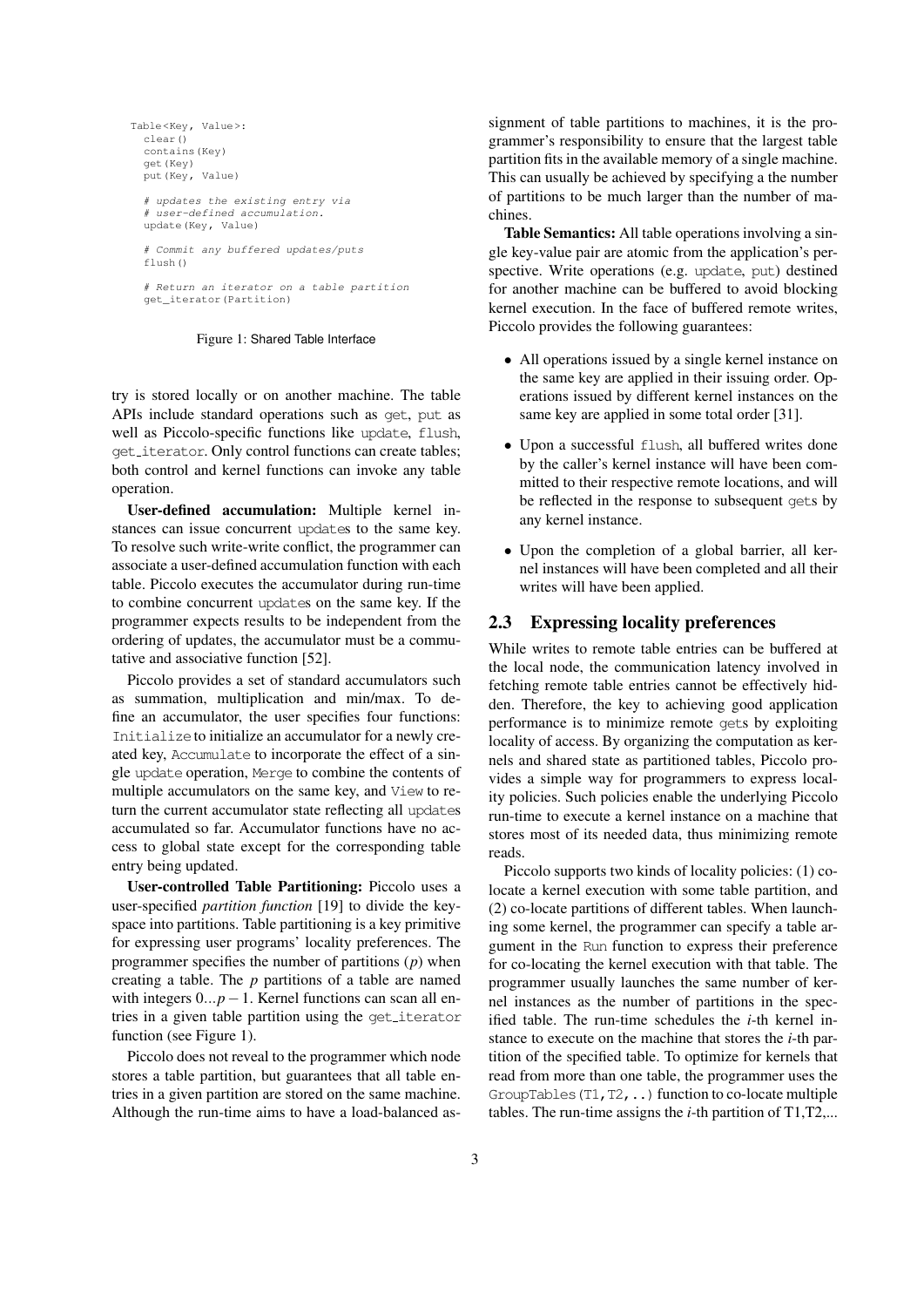to be stored on the same machine. As a result, by colocating kernel execution with one of the tables, the programmer can avoid remote reads for kernels that read from the same partition of multiple tables.

#### 2.4 User-assisted checkpoint and restore

Piccolo handles machine failures via a global checkpoint/restore mechanism. The mechanism currently implemented is not fully automatic - Piccolo saves a consistent global snapshot of all shared table state, but relies on users to save additional information to recover the position of their kernel and control function execution. We believe this design makes a reasonable trade-off. In practice, the programming efforts required for checkpointing user information are relatively small. On the other hand, our design avoids the overhead and complexities involved in automatically checkpointing C/C++ executables.

Based on our experience of writing applications, we arrived at two checkpointing APIs: one synchronous (CpBarrier) and one asynchronous (CpPeriodic). Both functions are invoked from some control function. Synchronous checkpoints are well-suited for iterative applications (e.g. PageRank) which launch kernels in multiple rounds separated by global barriers and desire to save intermediate state every few rounds. On the other hand, applications with long running kernels (e.g. a distributed crawler) need to use asynchronous checkpoints to save their state periodically.

CpBarrier takes as arguments a list of tables and a dictionary of user data to be saved as part of the checkpoint. Typical user data contain the value of some iterator in the control thread. For example in PageRank, the programmer would like to record the number of PageRank iterations computed so far as part of the global checkpoint. CpBarrier performs a global barrier and ensures that the checkpointed state is equivalent to the state of execution at the barrier.

CpPeriodic takes as arguments a list of tables, a time interval for periodic checkpointing, and a kernel callback function CheckpointCallback. This callback is invoked for all active kernels on a node immediately after that node has checkpointed the state for its assigned table partitions. The callback function provides a way for the programmer to save the necessary data required to restore running kernel instances. Oftentimes this is the position of an iterator over the partition that is being processed by a kernel instance. When restoring, Piccolo reloads the table state on all nodes, and invokes kernel instances with the dictionary saved during the checkpoint.

## 2.5 Putting it together: PageRank

As a concrete example, we show how to implement PageRank using Piccolo. The PageRank algorithm [11]

```
tuple PageID (site, page)
const PropagationFactor = 0.85
def PRKernel ( Table ( PageID , double ) curr ,
              Table (PageID, double) next,
              Table (PageID, [PageID]) graph_partition):
  for page, outlinks in
      graph.get_iterator(my_instance()):
    rank = curr [ page ]
    update = PropagationFactor * rank / len (outlinks)
    for target in outlinks :
      next.update(target, update)
def PageRank (Config conf):
  graph = Table (PageID, [PageID]). init ("/dfs/graph")
  curr = Table (PageID, double).init (<br>graph.numPartitions (),
         SumAccumulator, SitePartitioner)
  next = Table (PageID, double). init (
         graph . numPartitions () ,
         SumAccumulator , SitePartitioner )
  GroupTables ( curr , next , graph )
  if conf . restore ():
    last_iter = curr . restore_from_checkpoint ()
  else: last_iter = 0
  # run 50 iterations
  for i in range ( last_iter , 50):
    Run ( PRKernel ,
         instances = curr_pr . numPartitions () ,
         locality=LOC_REQUIRED ( curr ),
         args = (curr, next, graph))# checkpoint every 5 iterations, storing the
     # current iteration alongside checkpoint data
    if i % 5 == 0:
      CpBarrier ( tables = curr ,
                 { iteration =i })
    else: Barrier ()
     # the values accumulated into 'next' become the
     # source values for the next iteration
    swap ( curr , next )
```


takes as input a sparse web graph and computes a rank value for each page. The computation proceeds in multiple iterations: page *i*'s rank value in the *k*-th iteration  $(p_i^{(k)}$  $i^{(k)}$ ) is the sum of the normalized ranks of its incoming neighbors in the previous iteration, i.e.  $p_i^{(k)} =$  $\sum \forall j \in In_i$   $\frac{p_j^{(k-1)}}{|Out_j|}$ , where *Out<sub>j</sub>* denotes page *j*'s outgoing neighbors.

The complete PageRank implementation in Piccolo is shown in Figure 2. The input web graph is represented as a set of outgoing links,  $page \rightarrow target$ , for each page. The graph is loaded into the shared in-memory table (graph) from a distributed file system. For link graphs too large to fit in memory, Piccolo also supports a readonly DiskTable interface for streaming data from disk.

The intermediate rank values are kept in two tables: curr for the ranks to be read in the current iteration, next for the ranks to be written. The control function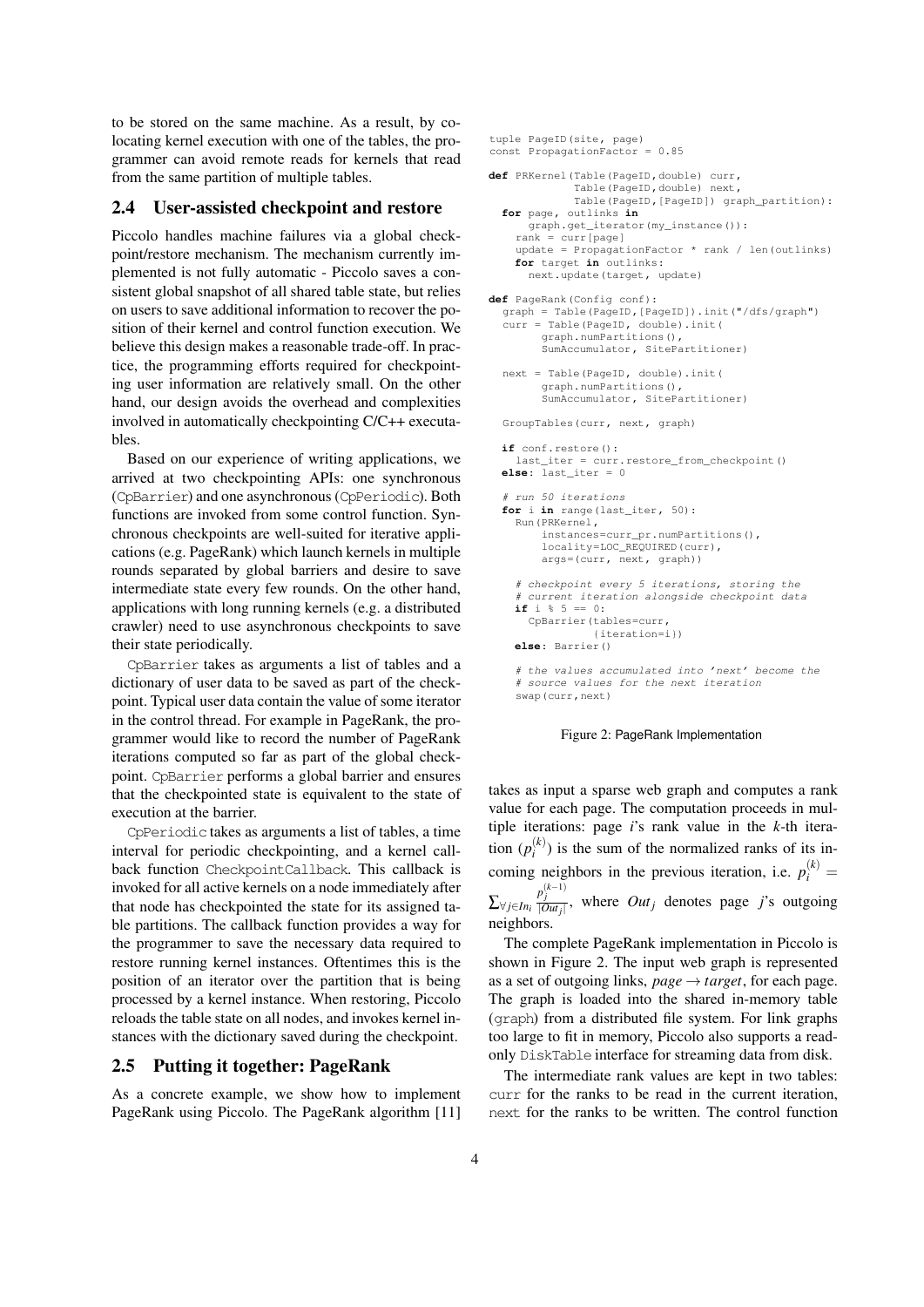

Figure 3: The interactions between master and workers in executing a Piccolo program.

(PageRank) iteratively launches *p* PRKernel kernel instances where  $p$  is the number of table partitions in graph (which is identical to that of curr and next). The kernel instance *i* scans all pages in the *i*-th partition of graph. For each *page → target* link, the kernel instance reads the rank value of *page* in curr, and generates updates for next to increment *target*'s rank value for the next iteration.

Since the program generates concurrent updates to the same key in next, it associates the Sum accumulator with next, which correctly combines updates as desired by the PageRank computation. The overall computation proceeds in rounds using a global barrier between PRKernel invocations.

To optimize for locality, the program groups tables graph, curr, next together and expresses preference for co-locating PRKernel executions with the curr table. As a result, none of the kernel instances need to perform any remote reads. In addition, the program uses the partition function, SitePartitioner, to assign the URLs in the same domain to the same partition. As pages in the same domain tend to link to one another frequently, such partitioning significantly reduces the number of remote updates.

Checkpointing/restoration is straightforward: the control thread performs a synchronous checkpoint to save the next table every five iterations and loads the latest checkpointed table to recover from failure.

#### 3 System Design

This section describes the run-time design for executing Piccolo programs on a large collection of machines connected via high-speed Ethernet.

## 3.1 Overview

Piccolo's execution environment consists of one *master* process and many *worker* processes, each executing on a potentially different machine. Figure 3 illustrates the overall interactions among workers and the master when executing a Piccolo program. As Figure 3 shows, the master executes the user control thread by itself and schedules kernel instances to execute on workers. Additionally, the master decides how table partitions are assigned to workers. Each worker is responsible for storing assigned table partitions in its memory and handling table operations associated with those partitions. Having a single master does not introduce a performance bottleneck: the master informs all workers of the current partition assignment so that workers need not consult the master to perform performance-critical table operations.

The master begins the execution of a Piccolo program by invoking the entry function in the control thread. Upon each table creation API call, the master decides on a partition assignment. The master informs all workers of the partition assignment and each worker initializes its set of partitions, which are all empty at startup. Upon each Run API call to execute *m* kernel instances, the master prepares *m* tasks, one for each kernel instance. The master schedules these tasks for execution on workers based on user's locality preferences. Each worker runs a single kernel instance at a time and notifies the master upon task completion. The master instructs each completed worker to proceed with an additional task if it is available. Upon encountering a global barrier, the master blocks the control thread until all active tasks are finished.

During kernel execution, a worker buffers update operations destined for remote workers, combines them using user-defined accumulators and flushes them to remote workers after a short timeout. To handle a get or put operation, the worker flushes accumulated updates on the same key before sending the operation to the remote worker. Each owner applies operations (including accumulated updates) in their received order. Piccolo does not perform caching but supports a limited form of pre-fetching: after each get iterator API call, the worker pre-fetches a portion of table entries beyond the current iterator value.

Two main challenges arise in the above basic design. First, how to assign tasks in a load-balanced fashion so as to reduce the overall wait time on global barriers? This is particularly important for iterative applications that incur a global barrier at each iteration of the computation. The second challenge is to perform efficient checkpointing and restoration of table state. In the rest of this Section, we detail how Piccolo addresses both challenges.

## 3.2 Load-balanced Task Scheduling

Basic scheduling without load-balancing works as follows. At table creation time, the master assigns table partitions to all workers using a simple round-robin assign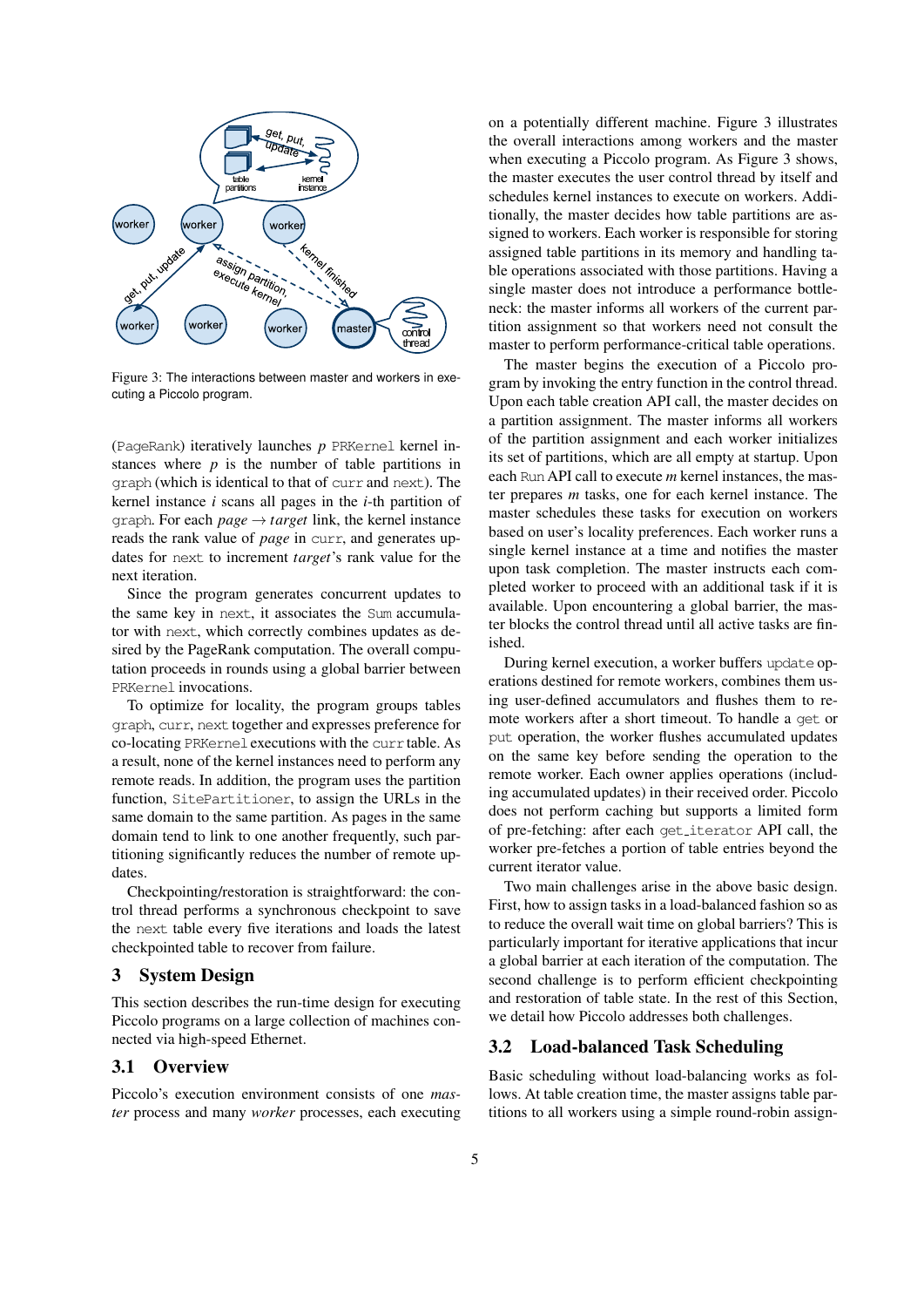ment for empty memory tables. For tables loaded from a distributed file, the master chooses an assignment that minimizes inter-rack transfer while keeping the number of partitions roughly balanced among workers. The master schedules *m* tasks according to the specified locality preference, namely, it assigns task *i* to execute on a worker storing partition *i*.

This initial schedule may not be ideal. Due to heterogeneous hardware configurations or variable-sized computation inputs, workers can take varying amounts of time to finish assigned tasks, resulting in load imbalance and non-optimal use of machines. Therefore, the runtime needs to load-balance kernel executions beyond the initial schedule.

Piccolo's scheduling freedom is limited by two constraints: First, no running tasks should be killed. As a running kernel instance modifies shared table state, reexecuting a terminated kernel instance requires performing an expensive restore operation from a saved checkpoint. Therefore, once a kernel instance is started, it is better to let the task complete than terminating it halfway for re-scheduling. By contrast, MapReduce systems do not have this constraint [28] as reducers do not start aggregation until all mappers are finished. The second constraint comes from the need to honor user locality preferences. Specifically, if a kernel instance is to be moved from one worker to another, its co-located table partitions must also be transferred across those workers.

Load-balance via work stealing: Piccolo performs a simple form of load-balancing: the master observes the progress of different workers and instructs a worker (*widle*) that has finished all its assigned tasks to steal a not-yet-started task *i* from the worker (*wbusy*) with the most remaining tasks. We adopt the greedy heuristic of scheduling larger tasks first. To implement this heuristic, the master estimates the input size of each task by the number of keys in its corresponding table partition. The master collects partition size information from all workers at table loading time as well as at each global barrier. The master instructs each worker to execute its assigned tasks in decreasing order of estimated task sizes. Additionally, the idle worker *widle* always steals the biggest task among *wbusy*'s remaining tasks.

Table partition migration: Because of user locality preference, worker *widle* needs to transfer the corresponding table partition *i* from *wbusy* before it executes stolen task *i*. Since table migration occurs while other active tasks are sending operations to partition *i*, Piccolo must take care not to lose, re-order or duplicate operations from any worker on a given key in order to preserve table semantics. Piccolo uses a multi-phase migration process that does not require suspending any active tasks.

The master coordinates the process of migrating parti-

tion *i* from  $w_a$  to  $w_b$ , which proceeds in two phases. In the first phase, the master sends message  $M_1$  to all workers indicating the new ownership of *i*. Upon receiving *M*1, all workers flush their buffered operations for *i* to *w<sup>a</sup>* and begin to send subsequent requests for  $i$  to  $w_b$ . Upon the receipt of  $M_1$ ,  $w_a$  "pauses" updates to *i*, and begins to forward requests received from other workers for *i* to *wb*.  $w_a$  then transfers the paused state for *i* to  $w_b$ . During this phase, worker  $w_b$  buffers all requests for *i* received from  $w_a$  or other workers but does not yet handle them.

After the master has received acknowledgments from all workers that the first phase is complete, it sends  $M_2$  to  $w_a$  and  $w_b$  to complete migration. Upon receiving  $M_2$ ,  $w_a$ flushes any pending operations destined for  $i$  to  $w_b$  and discards the paused state for partition *i*. *w<sup>b</sup>* first handles buffered operations received from  $w_a$  in order and then resumes normal operation on partition *i*.

As can be seen, the migration process does not block any update operations and thus incurs little latency overhead for most kernels. The normal checkpoint/recovery mechanism is used to cope with faults that might occur during migration.

#### 3.3 Fault Tolerance

Piccolo relies on user-assisted checkpoint and restore to cope with both master and worker failures during program execution. The Piccolo run-time saves a checkpoint of program state (including tables and other user-data) on a distributed file system and restores from the latest completed checkpoint to recover from a failure.

Checkpoint: Piccolo needs to save a consistent global checkpoint with low overhead. To ensure consistency, Piccolo must determine a global snapshot of the program state. To reduce overhead, the run-time must carry out checkpointing in the face of actively running kernel instances or the control thread.

We use the Chandy-Lamport (CL) distributed snapshot algorithm [15] to perform checkpointing. To save a CL snapshot, each process records its own state and two processes incident on a communication channel cooperate to save the channel state. In Piccolo, channel state can be efficiently captured using only table modification messages as kernels communicate with each other exclusively via tables.

To begin a checkpoint, the master chooses a new checkpoint epoch number  $(E)$  and sends the start checkpoint message *Start<sup>E</sup>* to all workers. Upon receiving the start message, worker *w* immediately takes a snapshot of the current state of its responsible table partitions and buffers future table operations (in addition to applying them). Once the table partitions in the snapshot are written to stable storage, *w* sends the marker message  $M_{E,w}$ to all other workers. Worker *w* then enters a logging state in which it logs all buffered operations to a replay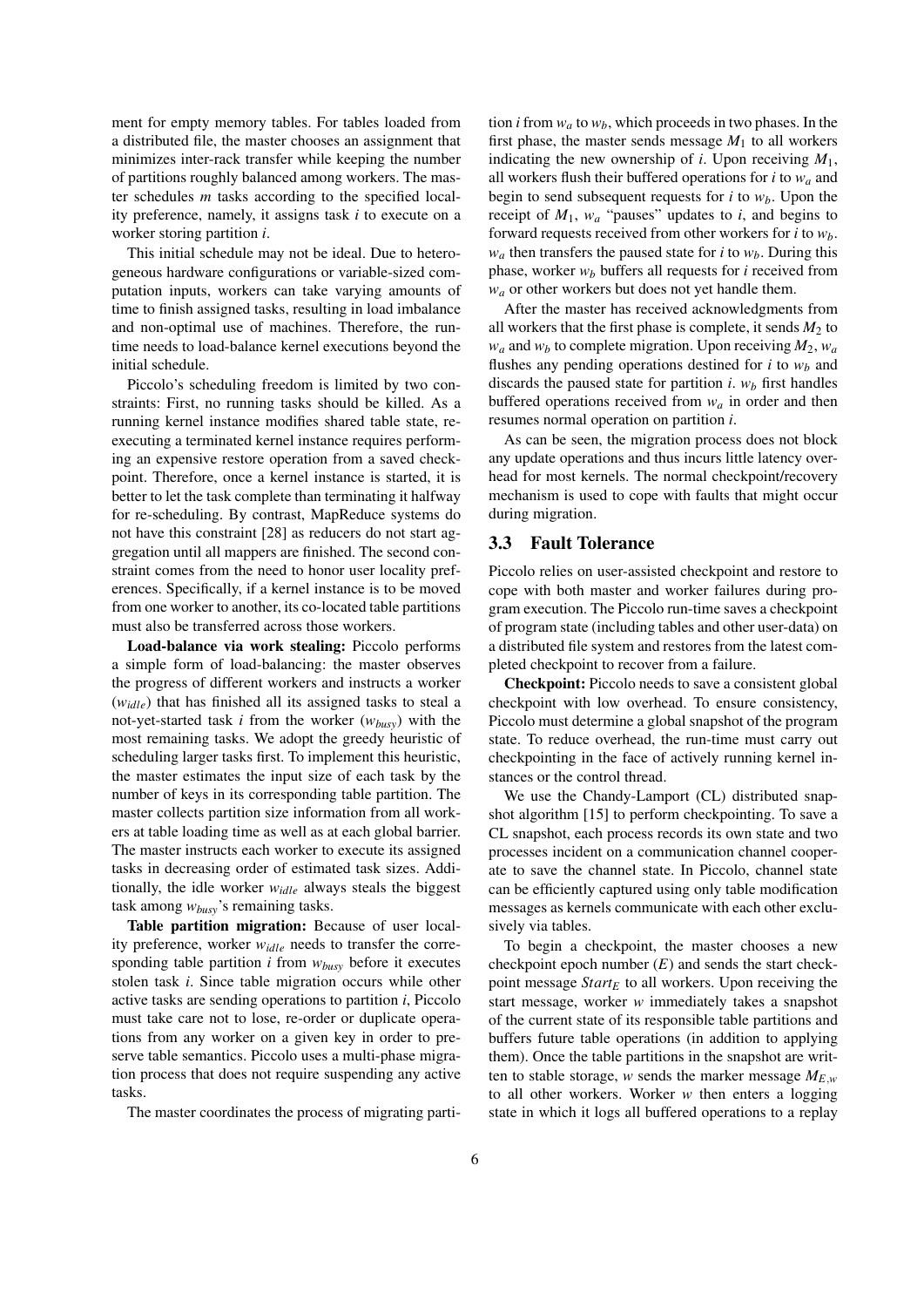file. Once *w* has received markers from all other workers  $(M_{E,w'}, \forall w' \neq w)$ , it writes the replay log to stable storage and sends  $Fin_{E,w}$  to the master. The master considers the checkpointing done once it has received  $Fin_{E,w}$  from all workers.

For asynchronous checkpoints, the master initiates checkpoints periodically based on a timer. To record user-data consistently with recorded table state, each worker atomically takes a snapshot of table state and invokes the checkpoint callback function to save any additional user state for its currently running kernel instance. Synchronous checkpoints provide the semantics that checkpointed state is equivalent to those immediately after the global barrier. Therefore, for synchronous checkpointing, each worker waits until it has completed all its assigned tasks before sending the checkpoint marker  $M_{E,w}$  to all other workers. Furthermore, the master saves user-data in the control thread only after it has received  $Fin_{E,w}$  from all workers. There is a trade-off in deciding when to start a synchronous checkpoint. If the master starts the checkpoint too early, e.g. while workers still have many remaining tasks, replay files become unnecessarily large. On the other hand, if the master delays checkpointing until all workers have finished, it misses opportunities to overlap kernel computation with checkpointing. Piccolo uses a heuristic to balance this tradeoff: the master begins a synchronous checkpoint as soon as one of the workers has finished all its assigned tasks.

To simplify the design, the master does not initiate checkpointing while there is active table migration and vice-versa.

Restore: Upon detecting any worker failure, the master resets the state of all workers and restores computation from the last completed global checkpoint. Piccolo does not checkpoint the internal state of the master - if the master is restarted, restoration occurs as normal, however, the replacement master is free to choose a different partition assignment and task schedule during restoration.

#### 4 More Applications

In addition to PageRank, we have implemented four other applications: a distributed web crawler, *k*-means, *n*-body, matrix multiplication. This section summarizes how Piccolo's programming model enables efficient implementation for these applications.

#### 4.1 Distributed Web Crawler

Apart from iterative computations such as PageRank, Piccolo can be used by applications to distribute and coordinate fine-grained tasks among many machines. To demonstrate this usage, we implemented a distributed web crawler. The basic crawler operation is simple: beginning from a few initial URLs, the crawler repeatedly

```
#local variables kept by each kernel instance
fetch_pool = Queue ()
crawl_output = OutputLog ( './ crawl . data ')
def FetcherThread ():
  while 1:
    url = fetch_pool . get ()
    txt = download_url(url)crawl_output.add(url, txt)
    for 1 in get links (txt):
      url_table.update(1, ShouldFetch)
    url_table . update (url , Done )
def CrawlKernel (Table (URL, CrawlState) url table):
  for i in range (20)<br>
t = \text{FetcherThread}()t. start ()
  while 1:
    for url, status in url_table.my_partition :
      if status == ShouldFetch
         #omit checking domain in robots table
         #omit checking domain in politeness table
         url_table.update(url, Fetching)
         fetch_pool . add ( url )
```
Figure 4: Snippet of the crawler implementation.

downloads a page and parses it to discover new URLs to fetch. A practical crawler must also satisfy other important constraints: (1) honor the robots.txt file of each web site, (2) refrain from overwhelming a site by capping fetches to a site at a fixed rate, and (3) avoid repeated fetches of the same URL.

Our implementation uses three co-located tables:

- *•* The *url table* stores the crawling state *ToFetch, Fetching, Blacklisted, Done* for each URL. For each URL *p* in *ToFetch* state, the crawler fetches the corresponding web page and sets *p*'s state to *Fetching*. After the crawler has finished parsing *p* and extracting its outgoing links, it sets *p*'s state to *Done*.
- *•* The *politeness* table tracks the last time a page was downloaded for each site.
- *•* The *robots* table stores the processed robots file for each site.

The crawler spawns *m* kernel instances, one for each machine. Our implementation is done in Python in order to utilize Python's web-related libraries. Figure 4 shows the simplified crawler kernel (omitting details for processing robots.txt and capping per-site download rate). Each kernel scans its local url\_table partitions to find *ToFetch* URLs and processes them using a pool of helper threads. As all three tables are partitioned according to the SitePartitioner function and co-located with each other, a kernel instance can efficiently check for the politeness information and robots entries before downloading a URL. Our implementation uses the max accumulator to resolve write-write conflicts on the same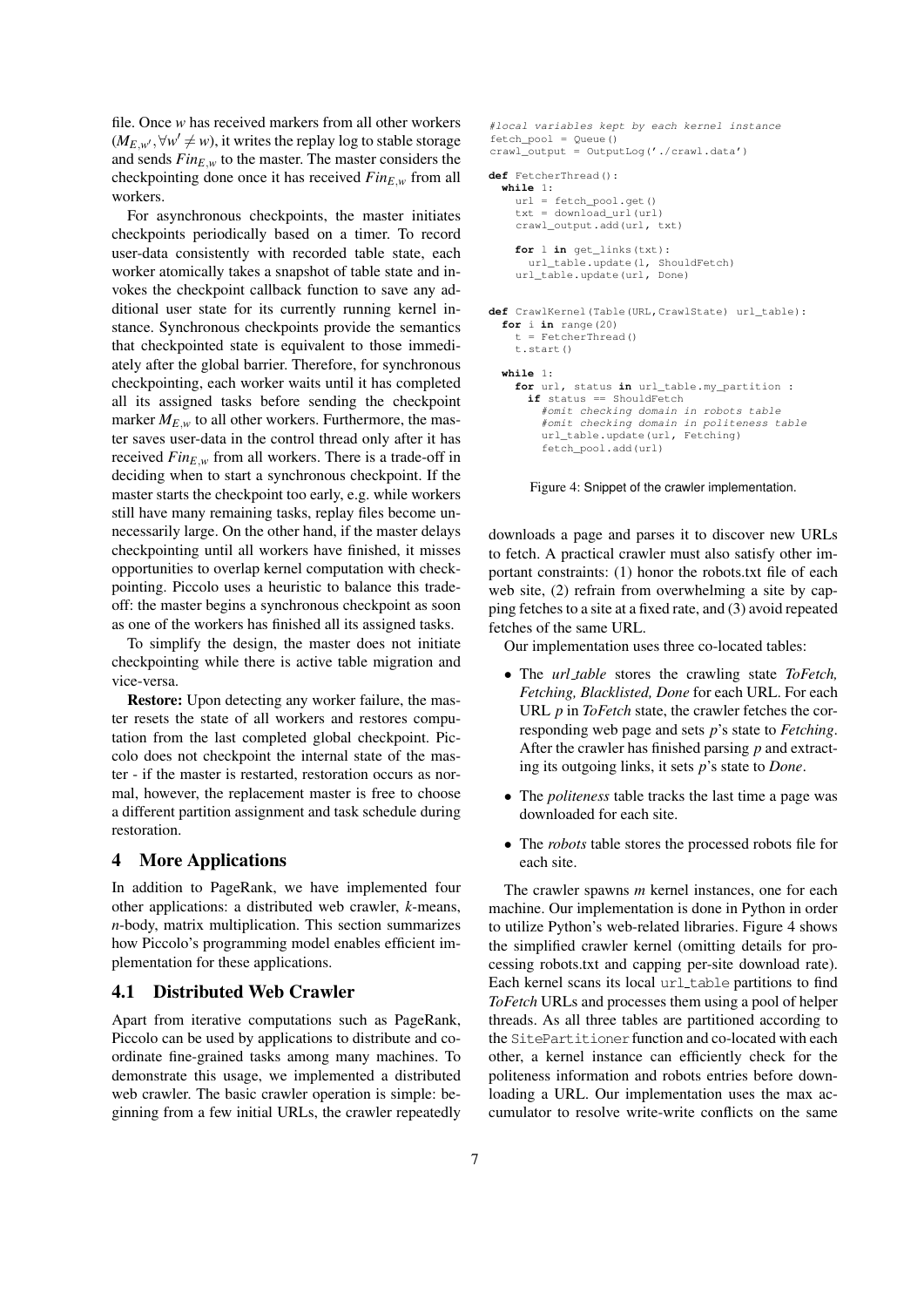URL in url table according to *Done > Blacklisted >*  $Fetching \geq ToFetch.$  This allows the simple and elegant operation shown in Figure 4, where kernels rediscovering an already-fetched URL *p* can request updating *p*'s state to *ToFetch* and still arrive at the correct state for *p*.

Consistent global checkpointing is important for the crawler's recovery. Without global checkpointing, the recovered crawler may find a page *p* to be *Done* but does not see any of  $p$ 's extracted links in the url\_table, possibly causing those URLs to never be crawled. Our implementation performs asynchronous checkpointing every 10 minutes so that the crawler loses no more than 10 minutes worth of progress due to node failure. Restoring from the last checkpoint can result in some pages being crawled more than once (those lost since the last checkpoint), but the checkpoint mechanism guarantees that no pages will "fall through the cracks."

#### 4.2 Parallel computation

*k*-means. The *k*-means algorithm is an iterative computation for grouping *n* data points into *k* clusters in a multi-dimensional space. Our implementation stores the assigned centers for data points and the positions of centers in shared tables. Each kernel instance processes a subset of data points to compute new center assignments for those data points and update center positions for the next iteration using the summation accumulator.

*n*-body. This application simulates the dynamics of a set of particles over many discrete time-steps. We implemented an *n*-body simulation intended for short distances [43], where particles further than a threshold distance (*r*) apart are assumed to have no effect on each other. During each time-step, a kernel instance processes a subset of particles: it updates a particle's velocity and position based on its current velocity and the positions of other particles within *r* distance away. Our implementation uses a partition function to divide space into cubes so that a kernel instance mostly performs local reads in order to retrieve those particles within *r* distance away.

**Matrix multiplication.** Computing  $C = AB$  where A and *B* are two large matrices is a common primitive in numerical linear algebra. The input and output matrices are divided into *m×m* blocks stored in three tables. Our implementation co-locates tables *A,B,C*. Each kernel instance processes a partition of table*C* by computing  $C_{i,j} = \sum_{k=1}^{m} A_{i,k} \cdot B_{k,j}.$ 

#### 5 Implementation

Piccolo has been implemented in C++. We provide both C++ and Python APIs so that users can write kernel and control functions in either C++ or Python. We use SWIG [6] for constructing a Python interface to Piccolo. Our implementation re-uses a number of existing

libraries, such as OpenMPI for communication, Google's protocol buffers for object serialization, and LZO for compressing on-disk tables.

All the parallel computations (PageRank, *k*-means, *n*body and matrix multiplication) are implemented using the C++ Piccolo API. The distributed crawler is implemented using the Python API.

#### 6 Evaluation

We tested the performance of Piccolo on the applications described in Section 4. Some applications, such as PageRank and k-means, can also be implemented using the existing data-flow model and we compared the performance of Piccolo with that of Hadoop for these applications.

The highlights of our results are:

- *•* Piccolo is fast. PageRank and *k*-means are 11*×* and 4*×* faster than those on Hadoop. When compared against the results published for DryadLinq [53], in which a PageRank iteration on a 900M page graph were performed in 69 seconds, Piccolo finishes an iteration for a 1B page graph in 70 seconds on EC2, while using  $1/5$  the number of CPU cores.
- Piccolo scales well. For all applications evaluated, increasing the number of workers shows a nearly linear reduction in the computation time. Our 100 instance EC2 experiment on PageRank also demonstrates good scaling.
- *•* Piccolo can help a non-conventional application like the crawler to achieve good parallel performance. Our crawler, despite being implemented in Python, manages to saturate the Internet bandwidth of our cluster.

## 6.1 Test Setup

Most experiments were performed using our local cluster of 12 machines: 6 of the machines have 1 quadcore Intel Xeon X3360 (2.83GHz) processor with 4GB memory, the other 6 machines have 2 quad-core Xeon E5520 (2.27GHz) processors with 8GB memory. All machines are connected via a commodity gigabit ethernet switch. Our EC2 experiments involve 100 "large instances" each with 7.5GB memory and 2 "virtual cores" where each virtual core is equivalent to a 2007-era single core 2.5GHz Intel Xeon processor. In all experiments, we created one worker process per core and pinned each worker to use that core.

For scaling experiments, we vary the input size of different applications. Table 5 shows the default and maximum input size used for each application. We generate the web link graph for PageRank based on the statistics of a web graph of 100M pages in UK[9]. Specifically, we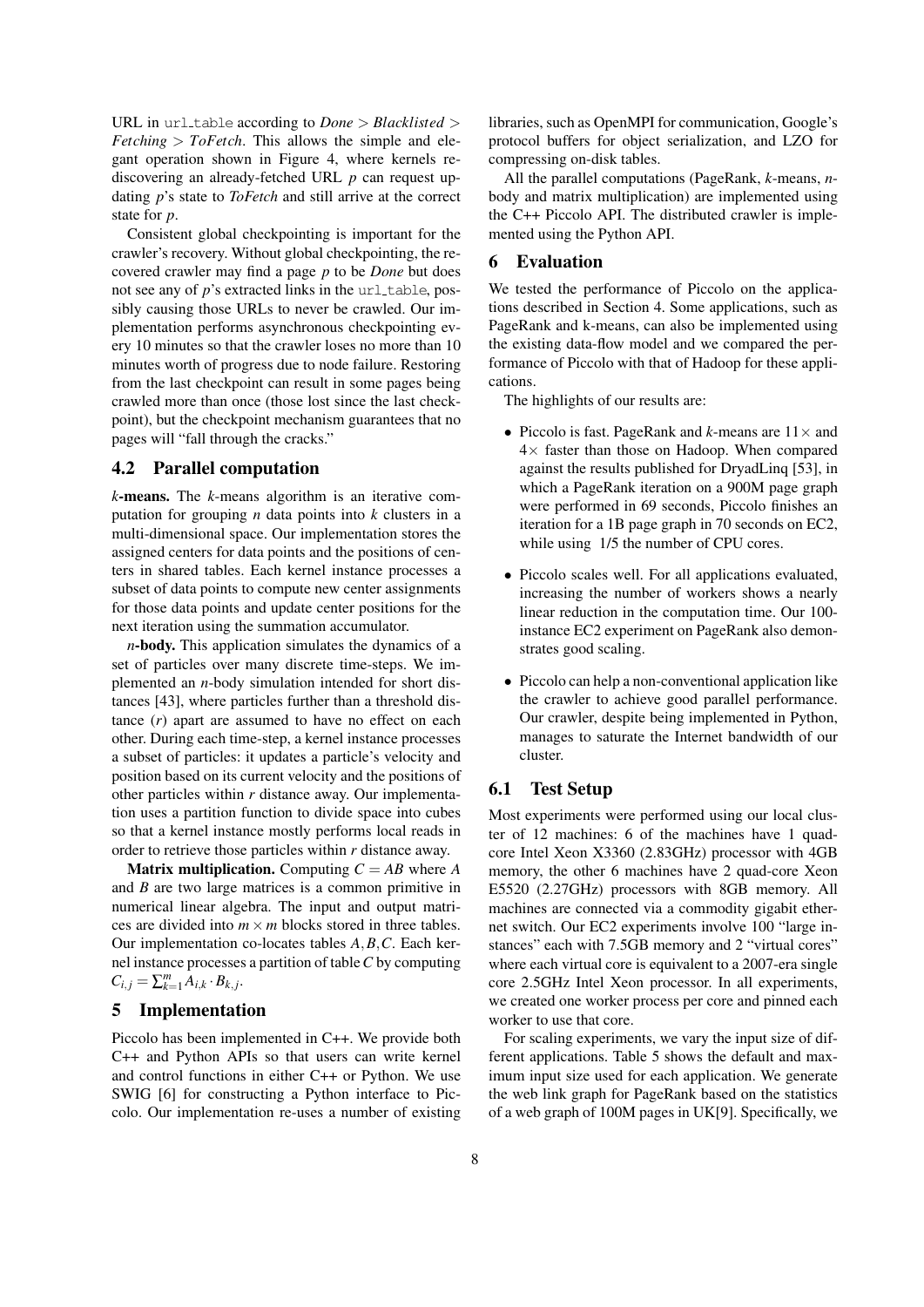

Figure 6: Scaling performance (fixed default input size)

extract the distributions for the number of pages in each site and the ratio of intra/inter-site links. We generate a web graph of any size by sampling from the site size distribution until the desired number of pages is reached; outgoing links are then generated for each page in a site based on the distribution of the ratio of intra/inter-site links. For other applications, we use randomly generated inputs.

### 6.2 Scaling Performance

Figure 6 shows application speedup as the number of workers (*N*) increases from 8 to 64 for the default input size. All applications are CPU-bound and exhibit good speedup with increasing *N*. Ideally, all applications (except for PageRank) have perfectly balanced table partitions and should achieve linear speedup. However, to have reasonable running time at *N*=8, we choose a relatively small default input size. Thus, as *N* increases to 64, Piccolo's overhead is no longer negligible relative to applications' own computation (e.g. *k*-means finishes each iteration in 1.4 seconds at *N*=64), resulting in 20% less than ideal speedup. PageRank's table partitions are not balanced and work stealing becomes important for its scaling (see § 6.5).

We also evaluate how applications scale with increasing input size by adjusting input size to keep the amount of computation per worker fixed with increasing *N*. We scale the input size linearly with *N* for PageRank and *k*means. For matrix multiplication, the edge size increases as  $O(N^{1/3})$ . We do not show results for *n*-body because it is difficult to scale input size to ensure a fixed amount of computation per worker. For these experiments, the ideal scaling has constant running time as input size increases



Figure 8: Scaling input size on EC2.

with *N*. As Figure 7 shows, the achieved scaling for all applications is within 20% of the ideal number.

## 6.3 EC2

We investigated how Piccolo scales with a larger number of machines using 100 EC2 instances. Figure 8 shows the scaling of PageRank and *k*-means on EC2 as we increase their input size with *N*. We were somewhat surprised to see that the resulting scaling on EC2 is better than achieved on our small local testbed. Our local testbed's CPU performance exhibited quite some variability, impacting scaling. After further investigation, we believe the source for such variability is likely due to dynamic CPU frequency scaling.

At *N*=200, PageRank finishes in 70 seconds for a 1B page link graph. On a similar sized graph (900*M* pages), our local testbed achieves comparable performance ( 80 seconds) with many fewer workers (*N*=64), due to the higher performing cores on our local testbed.

## 6.4 Comparison with Other Frameworks

Comparison with Hadoop: We implemented PageRank and *k*-means in Hadoop to compare their performance against that of Piccolo. The rest of our applications, including the distributed web crawler, n-body and matrix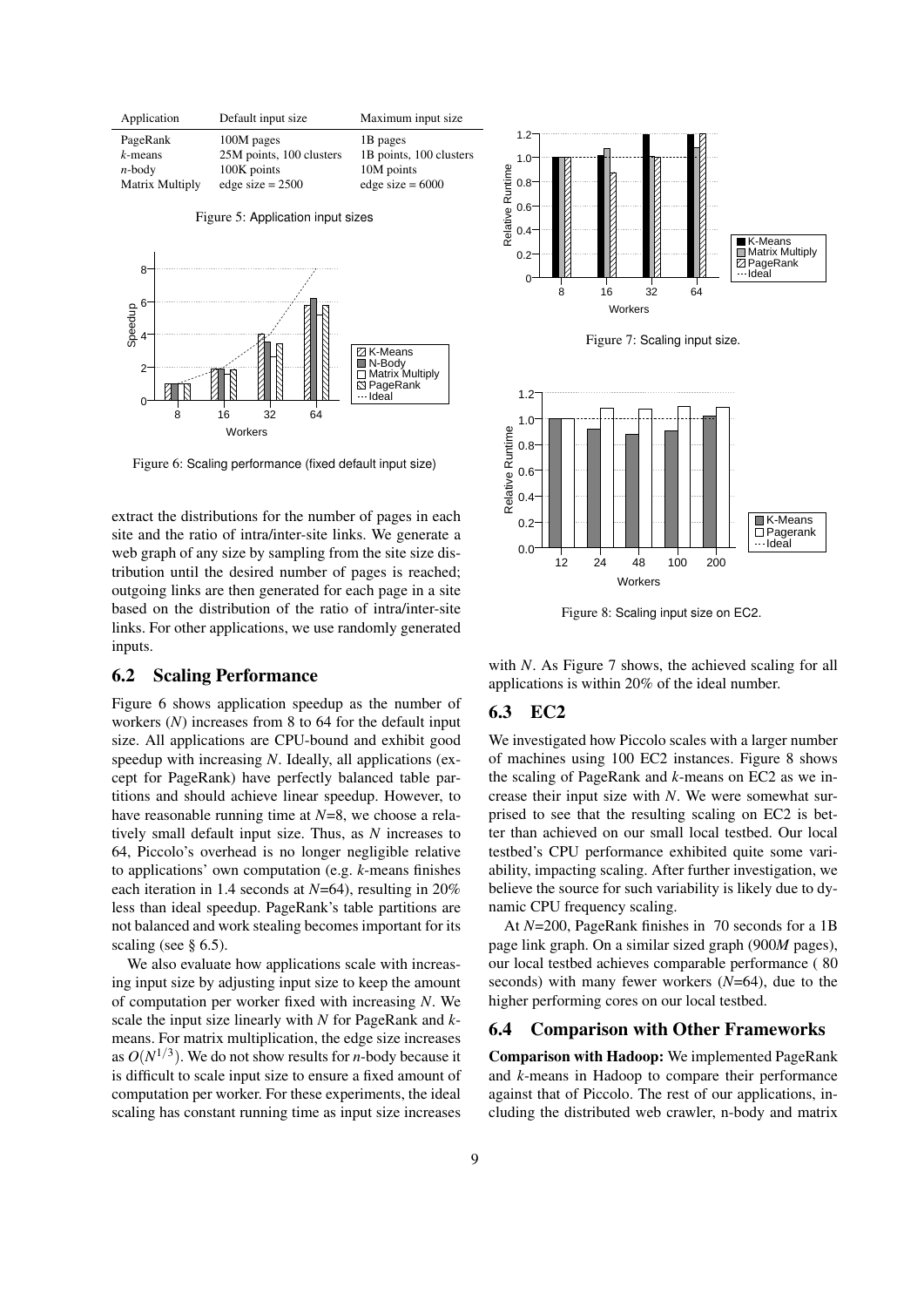multiplication, do not have any straightforward implementation with Hadoop's data-flow model.

For the Hadoop implementation of PageRank, as with Piccolo, we partition the input link graph by site. During execution, each map task has locality with the partition of graph it is operating on. Mappers join the graph and PageRank score inputs, and use a combiner to aggregate partial results. Our Hadoop *k*-means implementation is highly optimized. Each mapper fetches all 100 centroids from the previous iteration via Hadoop File System (HDFS), computes the cluster assignment of each point in its input stream, and uses a local hash map to aggregate the updates for each cluster. As a result, a reducer only needs to aggregate one update from each mapper to generate the new centroid.

We made extensive efforts to optimize the performance of PageRank and *k*-means on Hadoop including changes to Hadoop itself. Our optimizations include using raw memory comparisons, using primitive types to avoid Java's boxing and unboxing overhead, disabling checksumming, improving Hadoop's join implementation etc. Figure 9 shows the running time of Piccolo and Hadoop using the default input size. Piccolo significantly outperforms Hadoop on both benchmarks (11*×* for PageRank and 4*×* for *k*-means with *N*=64). The performance difference between Hadoop and Piccolo is smaller for *k*-means because of our optimized *k*-means implementation; the structure of PageRank does not admit a similar optimization.

Although we expected to see some performance difference because Hadoop is implemented in Java while Piccolo in C++, the order of magnitude difference came as a surprise. We profiled the PageRank implementation on Hadoop to find the contributing factors. The leading causes for the slowdown are: (1) sorting keys in the map phase (2) serializing and de-serializing data streams and (3) reading and writing to HDFS. Key sorting alone accounted for nearly 50% of the runtime in the PageRank benchmark, and serialization another 15%. In contrast, with Piccolo, the need for (1) is eliminated and the overhead associated with (2) and (3) is greatly reduced. PageRank rank values are stored in memory and are available across iterations without being serialized to a distributed file system. In addition, as most outgoing links point to other pages at the same site, a kernel instance ends up performing most updates directly to locally stored table data, thereby avoiding serialization for those updates entirely.

Comparison with MPI: We compared the the performance of matrix multiplication using Piccolo to a thirdparty MPI-based implementation [2]. The MPI version uses Cannon's algorithm for blocked matrix multiplication and uses MPI specific communication primitives to handle data broadcast and the simultaneous sending and



Figure 9: Per-iteration running time of PageRank and *k*-means in Hadoop and Piccolo (fixed default input size).



Figure 10: Runtime of matrix multiply, scaled relative to MPI.

receiving of data. For Piccolo, we implemented the naïve blocked multiplication algorithm, using our distributed tables to handle the communication of matrix state. As Piccolo relies on MPI primitives for communication, we do not expect to see performance advantage, but are more interested in quantifying the amount of overhead incurred.

Figure 10 shows that the running time of the Piccolo implementation is no more than 10% of the MPI implementation. We were surprised to see that our Piccolo implementation out-performed the MPI version in experiments with more workers. Upon inspection, we found that this was due to slight performance differences between machines in our cluster; as the MPI implementation has many more synchronization points than that of Piccolo, it is forced to wait for slower nodes to catch up.

## 6.5 Work Stealing and Slow Machines

The PageRank benchmark provides a good basis for testing the effect of work stealing because the web graph partitions have highly variable sizes: the largest partition for the 900M-page graph is 5 times the size of the smallest. Using the same benchmark, we also tested how performance changed when one worker was operating slower then the rest. To do so, we ran a CPU-intensive program on one core that resulted in the worker bound to that core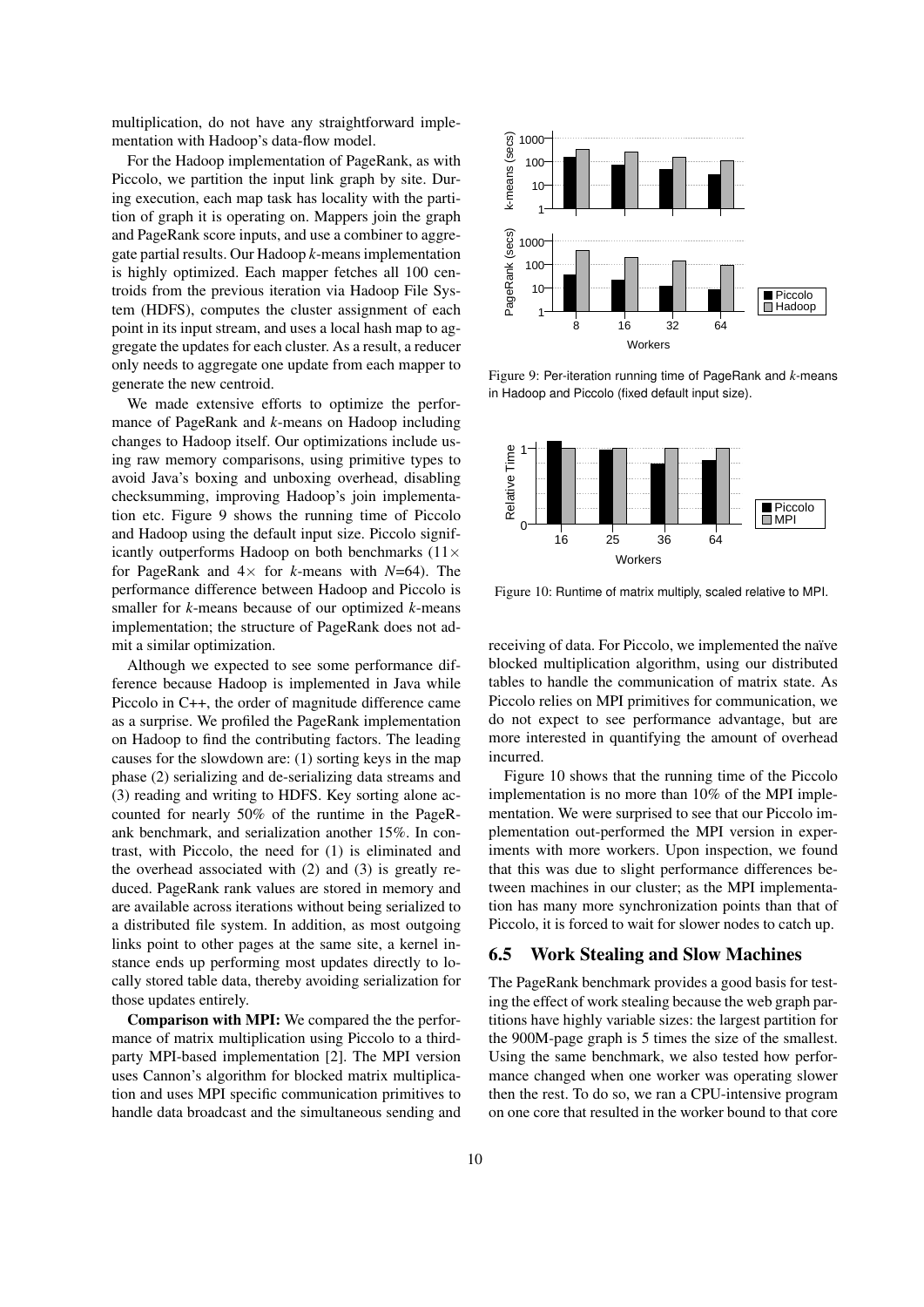

Figure 11: Effect of Work Stealing and Slow Workers

having only 50% of the CPU time of the other workers.

The results of these tests are shown in Figure 11. Work stealing improves running time by 10% when all machines are operating normally. The improvement is due to the imbalance in the input partition sizes - when run without work stealing, the computation waits longer for the workers processing more data to catch up.

The effect of slow workers on the computation is more dramatic. With work-stealing disabled, the runtime is nearly double that of the normal computation, as each iteration must wait for the slowest worker to complete all assigned tasks. Enabling work stealing improves the situation dramatically - the computation time is reduced to less then 5% over that of the non-slow case.

#### 6.6 Checkpointing

We evaluated the checkpointing overhead using the PageRank, *k*-means and *n*-body problems. Compared to the other problems, PageRank has a larger table that needs to be checkpointed, making it a more demanding test of checkpoint/restore performance. In our experiment, each worker wrote its checkpointed table partitions to the local disk. Figure 12 shows the runtime when checkpointing is enabled relative to when there is no checkpointing. For the naïve synchronous checkpointing strategy, the master starts checkpointing only after all workers have finished. For the optimized strategy, the master initiates the checkpoint as soon as one of the workers has finished. As the figure shows, overhead of the optimized checkpointing strategy is quite negligible (*∼*2%) and the optimization of starting checkpointing early results in significant reduction of overhead for the larger PageRank checkpoint.

Limitations of global checkpoint and restore: The global nature of Piccolo's failure recovery mechanism raises the question of scalability. As the of a cluster increases, failure becomes more frequent; this causes more frequent checkpointing and restoration which consume a larger fraction of the overall computation time. While we lacked the machine resources to directly test the performance of Piccolo on thousands of machines, we estimate scalability limit of Piccolo's checkpointing mechanism



Figure 12: Checkpoint overhead. Per-iteration runtime is scaled relative to without checkpointing.



Figure 13: Expected scaling for large clusters.

based on expected machine uptime.

We consider a hypothetical cluster of machines with 16GB of RAM and 4 disk drives. We measured the time taken to checkpoint and restore such a machine in the "worst case" - a computation whose table state uses all available system memory. We estimate the fraction of time a Piccolo computation would spend working productively (not in a checkpoint or restore state), for varying numbers of machines and failure rates. In our model, we assume that machine failures arrive at a constant interval defined by the failure rate and the number of machines in a cluster. While this is a simplification of reallife failure behavior, it is a worst-case scenario for the restore mechanism, and as such provides a useful lower bound. The expected efficiency based on our model is shown in Figure 13. For well maintained data-centers that we are familiar with, the average machine uptime is typically around 1 year. For these data-centers, the global checkpointing mechanism can efficiently scale up to a few thousand machines.

## 6.7 Distributed Crawler

We evaluated our distributed crawler implementation using various numbers of workers. The *URL* table was initialized with a seed set of 1000 URLs. At the end of a 30 minutes run of the experiment, we measured the number of pages crawled and bytes downloaded. Figure 14 shows the crawler's web page download throughput in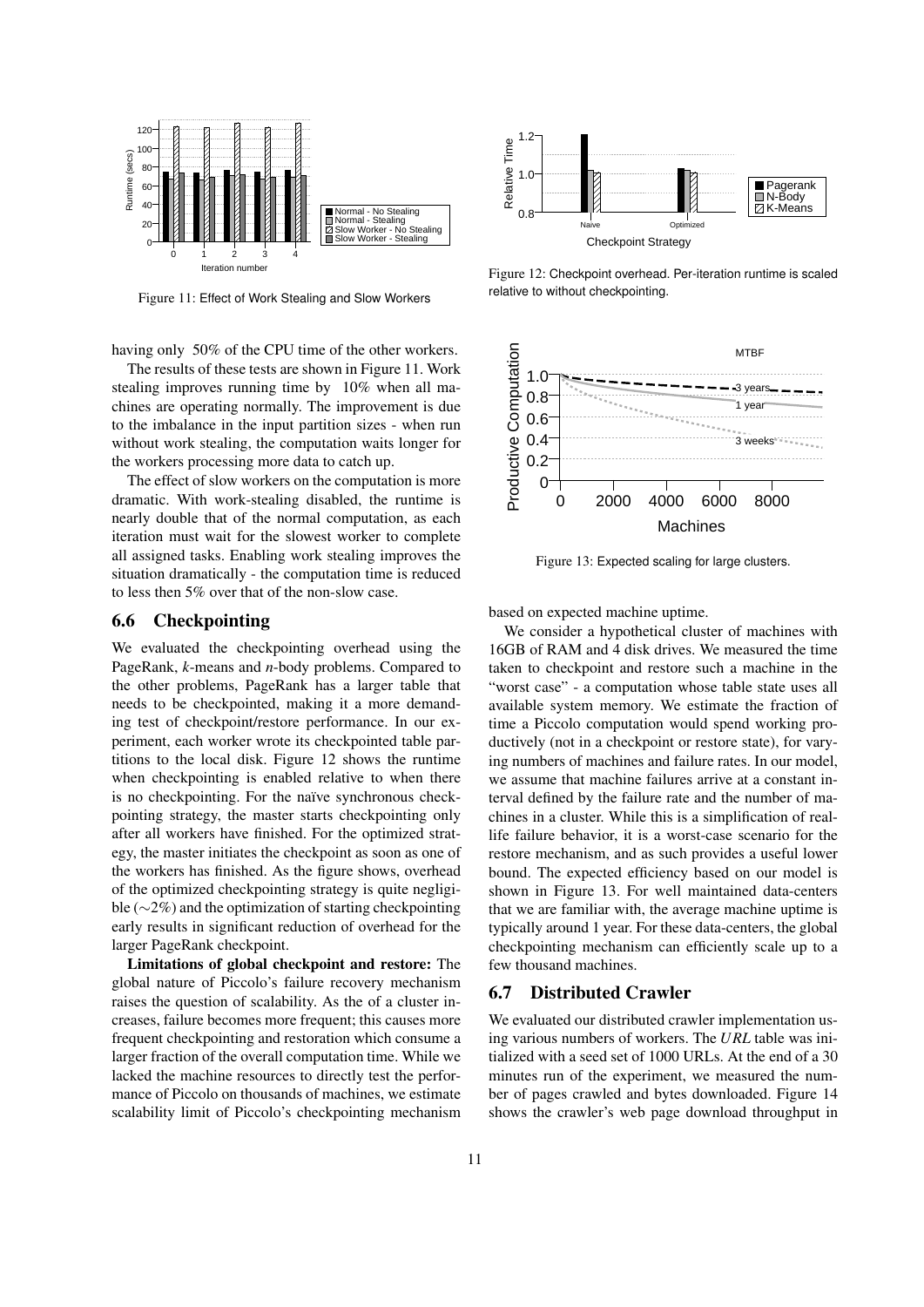

Figure 14: Crawler throughput

MBytes/sec as *N* increases from 1 to 64. The crawler spends most CPU time in the Python code for parsing HTML and URLs. Therefore, its throughput scales approximately linearly with *N*. At *N*=32, the crawler download throughput peaks at *∼*10MB/s which is limited by our 100-Mbps Internet uplink. There are highly optimized single-server crawler implementations that can sustain higher download rates than 100Mbps [49]. However, our Piccolo-based crawler could potentially scale to even higher download rates despite being built using Python.

#### 7 Related Work

Communication-oriented models: Communicationbased primitives such as MPI [21] and Parallel Virtual Machine (PVM [46]) have been popular for constructing distributed programs for many years. MPI and PVM offer extensive messaging mechanisms including unicast and broadcast as well as support for creating and managing remote processes in a distributed environment. There has been continuous research on developing experimental features for MPI, such as optimization of collective operations [3], fault-tolerance via machine virtualization [34] and the use of hybrid checkpoint and logging for recovery [10]. MPI has been used to build very high performance applications - its support of explicit communication allows considerable flexibility in writing applications to take advantage of a wide variety of network topologies in supercomputing environments. This flexibility has a cost in the form of complexity - users must explicitly manage communication and synchronization of state between workers, which can become difficult to do while attempting to retain efficient and correct execution.

BSP (Bulk Synchronous Parallel) is a high-level communication-oriented model [50]. In this model, threads execute on different processors with local memory, communicate with each other using messages, and perform global-barrier synchronization. BSP implementations are typically realized using MPI [25]. Recently, the BSP model has been adopted in the Pregel framework for parallelizing work on large graphs [33].

Distributed shared-memory: The complexity of programming for communication-oriented models drove a wave of research in the area of distributed shared memory (DSM) systems [30, 29, 32, 7]. Most DSM systems aim to provide *transparent* memory access, which causes programs written for DSMs to incur many fine-grained synchronization events and remote memory reads. While initially promising, DSM research has fallen off as the ratio of network latency to local CPU performance has widened, making naïve remote accesses and synchronization prohibitively expensive.

Parallel Global Address Space (PGAS) [17, 35, 51] are a set of language extensions to realize a distributed shared address space. These extensions try to ameliorate the latency problems of DSM by allowing users to express affinities of portions of shared memory with a particular thread, thereby reducing the frequency of remote memory references. They retain the low level (flat memory) interface common to DSM. As a result, applications written for PGAS systems still require fine-grained synchronization when operating on non-primitive datatypes, or in order to aggregate several values (for instance, computing the sum of a memory location with multiple writers).

Tuple spaces, as seen in coordination languages such as Linda [13] and more recently JavaSpaces [22], expose to users a global tuple-space accessible from all participating threads. Although tuple spaces provide atomic primitives for reading and writing tuples, they are not intended for high-frequency access. As such, there is no support for locality optimization nor write-write conflict resolution.

MapReduce and Dataflow models: In recent years, MapReduce has emerged as a popular programming model for parallel data processing [19]. There are many recent efforts inspired by MapReduce ranging from generalizing MapReduce to support the join operation [27], improving MapReduce's pipelining performance [16], building high-level languages on top of MapReduce (e.g. DryadLINQ [53], Hive [48], Pig [37] and Sawzall [40]). FlumeJava [14] provides a set of collection abstractions and parallel execution primitives which are optimized and compiled down to a sequence of MapReduce operations.

The programming models of MapReduce [19] and Dryad [27] are instances of stream processing, or data-flow models. Because of MapReduce's popularity, programmers start using it to build in-memory iterative applications such as PageRank, even though the data-flow model is not a natural fit for these applications. Spark [54] proposes to add distributed readonly in-memory cache to improve the performance of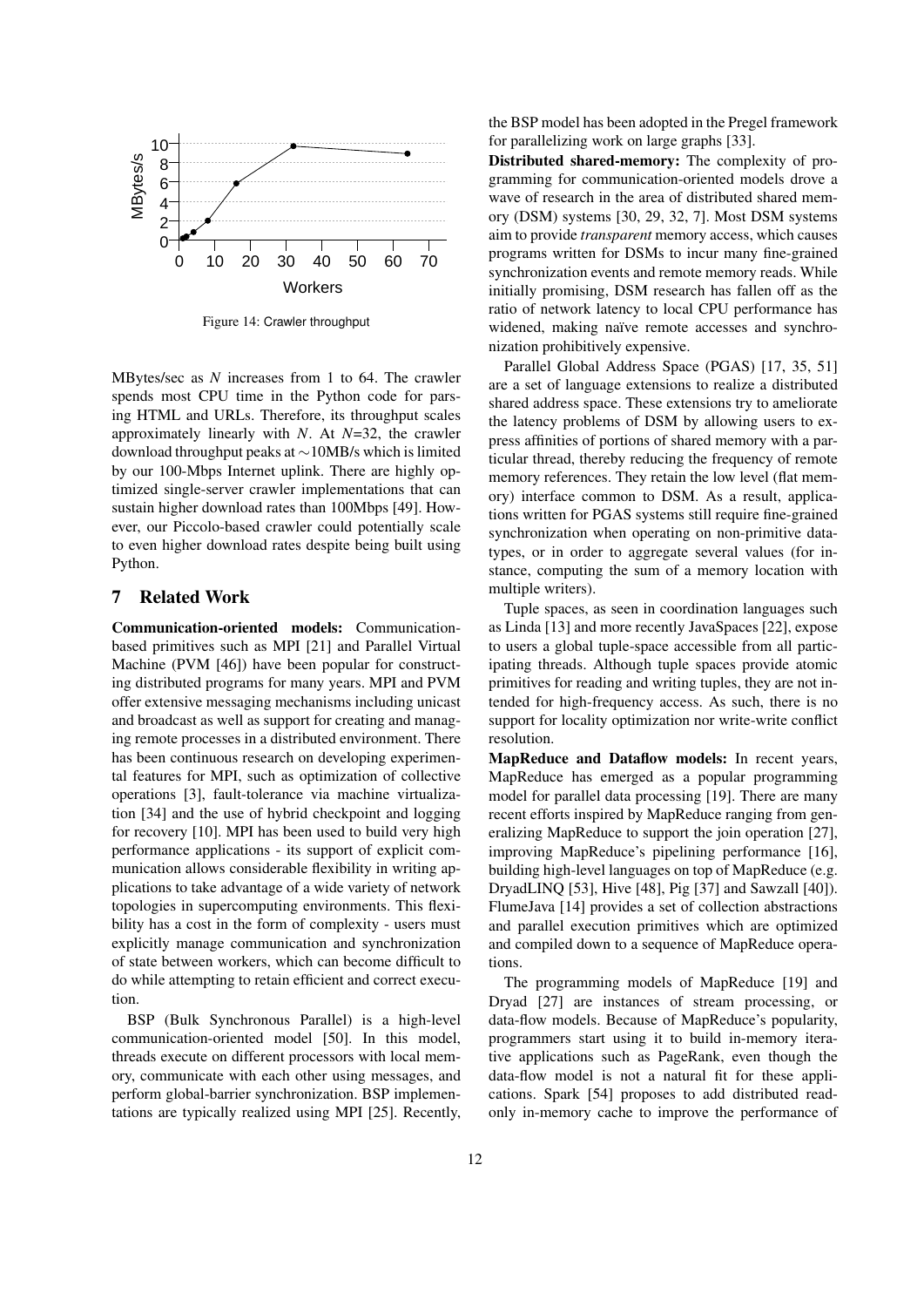MapReduce-based iterative computations.

Single-machine shared memory models: Many programming models are available for parallelizing execution on a single machine. In this setting, there exists a physically-shared memory among computing cores supporting low-latency memory access and fast synchronization between threads of computation, which are not available in a distributed environment. Although there are also popular streaming/data-flow models [44, 47, 12], most parallel models for a single machine are based on shared-memory. For the GPU platform, there are CUDA [36] and OpenCL [24]. For multicore CPUs, Cilk [8] and more recently, Intel's Thread Building Blocks [41] provide support for low-overhead thread creation and dispatching of tasks at a fine level. OpenMP [18] is a popular shared-memory model among the scientific computing community: it allows users to target sections of code for parallel execution and provides synchronization and reduction primitives. Recently, there have been efforts to support OpenMP programs across a cluster of machines [26, 5]. However, based on software distributed shared memory, the resulting implementations suffer from the same limitations of DSMs and PGAS systems.

Distributed data structures: The goal of distributed data structures is to provide a flexible and scalable data storage or caching interface. Examples of these include DDS [23], Memcached [39], the recently proposed Ram-Cloud [38], and many key-value stores based on distributed hash tables [4, 20, 45, 42]. These systems do not seek to provide a computation model, but rather are targeted towards loosely-coupled distributed applications such as web serving.

#### 8 Conclusion

Parallel in-memory application need to access and share intermediate state that reside on different machines. Piccolo provides a programming model that supports the sharing of mutable, distributed in-memory state via a key/value table interface. Piccolo helps applications achieve high performance by optimizing for locality of access to shared state and having the run-time automatically resolve write-write conflicts using applicationspecified accumulation functions.

#### Acknowledgments

Yasemin Avcular and Christopher Mitchell ran some of the Hadoop experiments. We thank the many people who have improved this work through discussion and reviews: the members of NeWS group at NYU, Frank Dabek, Rob Fergus, Michael Freedman, Robert Grimm, Wilson Hsieh, Frans Kaashoek, Jinyuan Li, Robert Morris, Sam Roweis, Torsten Suel, Junfeng Yang, Nickolai Zeldovich.

## References

- [1] Apache hadoop. http://hadoop.apache.org.
- [2] Example matrix multiplication implementation using mpi. http: //www.cs.umanitoba.ca/˜comp4510/examples.html.
- [3] ALMÁSI, G., HEIDELBERGER, P., ARCHER, C. J., MAR-TORELL, X., ERWAY, C. C., MOREIRA, J. E., STEINMACHER-BUROW, B., AND ZHENG, Y. Optimization of MPI collective communication on BlueGene/L systems. In *Proceedings of the 19th annual international conference on Supercomputing* (New York, NY, USA, 2005), ICS '05, ACM, pp. 253–262.
- [4] ANDERSEN, D. G., FRANKLIN, J., KAMINSKY, M., PHAN-ISHAYEE, A., TAN, L., AND VASUDEVAN, V. FAWN: a fast array of wimpy nodes. In *SOSP* (2009), J. N. Matthews and T. E. Anderson, Eds., ACM, pp. 1–14.
- [5] BASUMALLIK, A., MIN, S.-J., AND EIGENMANN, R. Programming distributed memory sytems using OpenMP. *Parallel and Distributed Processing Symposium, International 0* (2007), 207.
- [6] BEAZLEY, D. M. Automated scientific software scripting with SWIG. *Future Gener. Comput. Syst. 19* (July 2003), 599–609.
- [7] BERSHAD, B. N., ZEKAUSKAS, M. J., AND SAWDON, W. The Midway Distributed Shared Memory System. In *Proceedings of the 38th IEEE Computer Society International Conference* (1993).
- [8] BLUMOFE, R. D., JOERG, C. F., KUSZMAUL, B. C., LEISER-SON, C. E., RANDALL, K. H., AND ZHOU, Y. Cilk: an efficient multithreaded runtime system. In *PPOPP '95: Proceedings of the fifth ACM SIGPLAN symposium on Principles and practice of parallel programming* (New York, NY, USA, 1995), ACM, pp. 207–216.
- [9] BOLDI, P., AND VIGNA, S. The WebGraph framework I: Compression techniques. In *Proc. of the Thirteenth International World Wide Web Conference (WWW 2004)* (Manhattan, USA, 2004), ACM Press, pp. 595–601.
- [10] BOSILCA, G., BOUTEILLER, A., CAPPELLO, F., DJILALI, S., FEDAK, G., GERMAIN, C., HERAULT, T., LEMARINIER, P., LODYGENSKY, O., MAGNIETTE, F., NERI, V., AND SELIKHOV, A. Mpich-v: toward a scalable fault tolerant mpi for volatile nodes. In *Proceedings of the 2002 ACM/IEEE conference on Supercomputing* (Los Alamitos, CA, USA, 2002), Supercomputing '02, IEEE Computer Society Press, pp. 1–18.
- [11] BRIN, S., AND PAGE, L. The anatomy of a large-scale hypertextual web search engine. *Computer Networks and ISDN Systems 30*, 1-7 (1998), 107 – 117. Proceedings of the Seventh International World Wide Web Conference.
- [12] BUCK, I., FOLEY, T., HORN, D., SUGERMAN, J., FATA-HALIAN, K., HOUSTON, M., AND HANRAHAN, P. Brook for GPUs: stream computing on graphics hardware. In *ACM SIG-GRAPH 2004 Papers* (2004), ACM, p. 786.
- [13] CARRIERO, N., AND GELERNTER, D. Linda in context. *Commun. ACM 32*, 4 (1989), 444–458.
- [14] CHAMBERS, C., RANIWALA, A., PERRY, F., ADAMS, S., HENRY, R. R., BRADSHAW, R., AND WEIZENBAUM, N. Flumejava: Easy, efficient data-parallel pipelines. In *PLDI - ACM SIGPLAN 2010* (2010).
- [15] CHANDY, K. M., AND LAMPORT, L. Distributed snapshots: determining global states of distributed systems. *ACM Transactions on Computer Systems (TOCS) 3* (1985), 63–75.
- [16] CONDIE, T., CONWAY, N., ALVARO, P., AND HELLERSTEIN, J. MapReduce online. In *NSDI* (2010).
- [17] CONSORTIUM, U. UPC language specifications, v1.2. Tech. rep., Lawrence Berkeley National Lab, 2005.